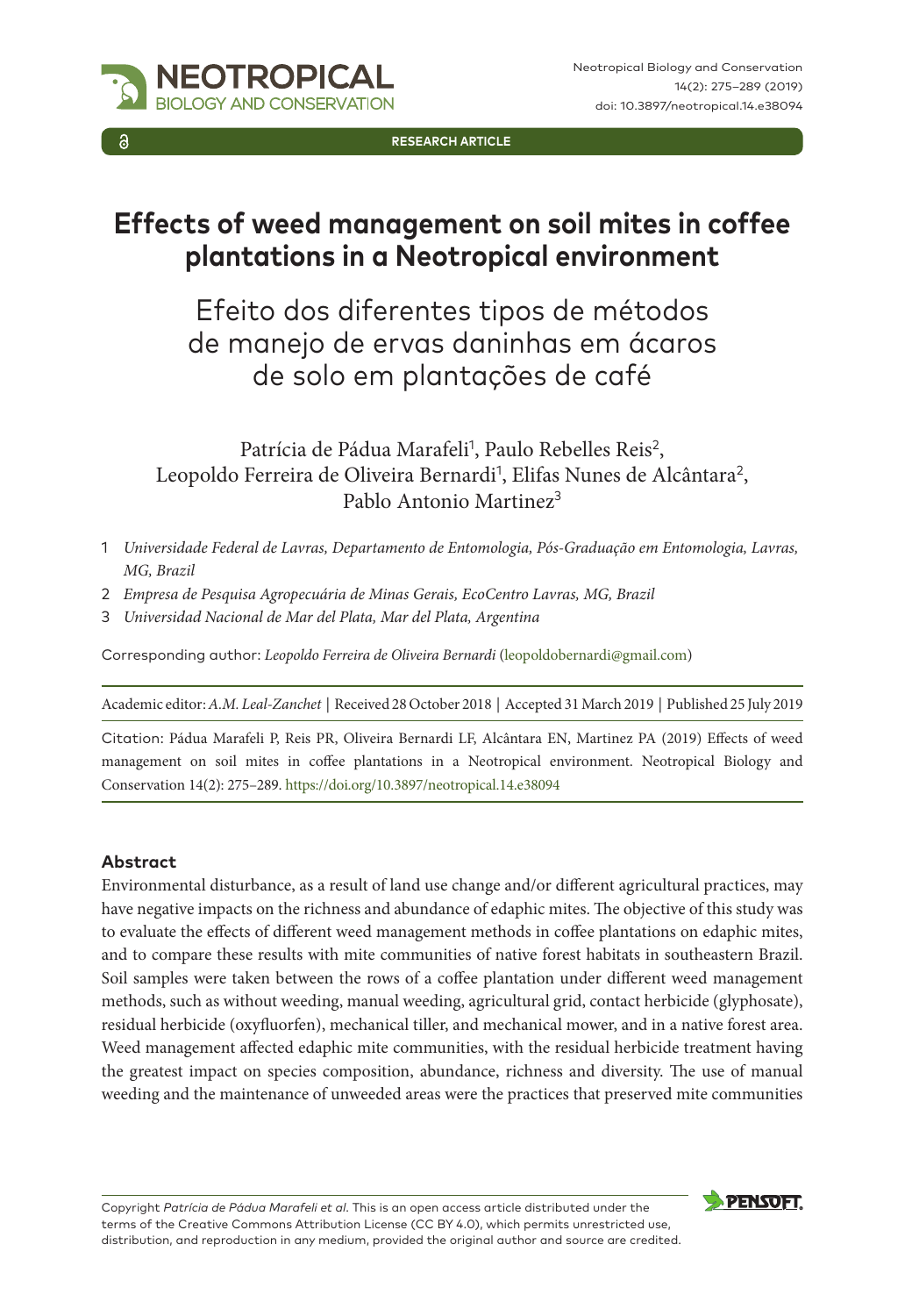closest to those found in native forest habitats. Thus, such practices are recommended as best practices in coffee plantations. Among the studied mites, the groups Oribatida and Mesostigmata were found in all sites, presenting the greatest abundance and richness, and were sensitive to different forms of weed control. On this basis, we suggest these groups as indicators of soil quality in coffee plantations.

#### **Resumo**

Ácaros edáficos podem responder a mudanças ambientais, diferentes tipos de usos da terra e as diferentes práticas agrícolas, alterando sua riqueza e abundância. Assim, o objetivo deste trabalho foi avaliar os efeitos nestes organismos de diferentes métodos de manejo de plantas daninhas em cafezais, além de comparar esses resultados com uma área de floresta nativa. Amostras de solo foram coletadas em floresta e nas linhas de cafezais que receberam diferentes métodos de manejo de plantas daninhas: sem capina, capina manual, grade agrícola, herbicida de contato (glifosato), herbicida residual (oxifluorfen), grade rotativa e roçadeira mecânica. O estudo foi realizado na Estação Experimental da EPAMIG, em Minas Gerais, Brasil, durante o ano de 2013. Em geral, o manejo de plantas daninhas afetou a comunidade de ácaros edáficos, sendo o uso de herbicida residual o método que resultou em uma maior mudança na composição de espécies, além da maior redução na abundância, riqueza e diversidade de ácaros. Já o uso de capina manual e a manutenção de locais sem capina, são as práticas que mantiveram a acarofauna de solo em parâmetros similares aqueles encontrados em solo de mata nativa, e por isso são aqueles mais que devem ter seu uso recomendados. Dentre os ácaros estudados, a coorte Oribatida e os Mesostigmata foram aqueles presentes em todos os locais, apresentando maior riqueza e abundância, além de serem afetados pelas diferentes práticas de controle de erva daninha. Assim, sugere-se sua utilização como indicadores da qualidade do solo.

#### **Keywords**

*Coffea arabica*, communities, edaphic mites, seasonality, weed management

#### **Palavras-chave**

ácaros edáficos, *Coffea arabica*, comunidades, manejo de ervas daninhas, sazonalidade

## **Introduction**

Intensive management of weedy vegetation in agricultural plantations can be accomplished by means of manual, mechanized or chemical techniques. However, such management can compromise production costs and lead to loss of soil functioning when conducted without concern for biodiversity or without critical evaluation of the effects on soil properties (Melloni et al. 2012).

Edaphic mesofauna are directly associated with soil quality and plant growth. This group of organisms is involved in decomposition and mineralization of organic matter, and the regulation of nutrient cycles, as well as soil-plant interactions. The most important active organisms in the soil are bacteria, fungi, nematodes, mites, springtails and earthworms. The vital processes of each soil organism contribute in such a way that the combination of their activities results in nutrient cycling, including the decomposition of soil organic matter (Bohm et al. 2010).

Natural and anthropogenic factors are related to changes in the biodiversity of edaphic mites. Soil management is one of the most common anthropogenic fac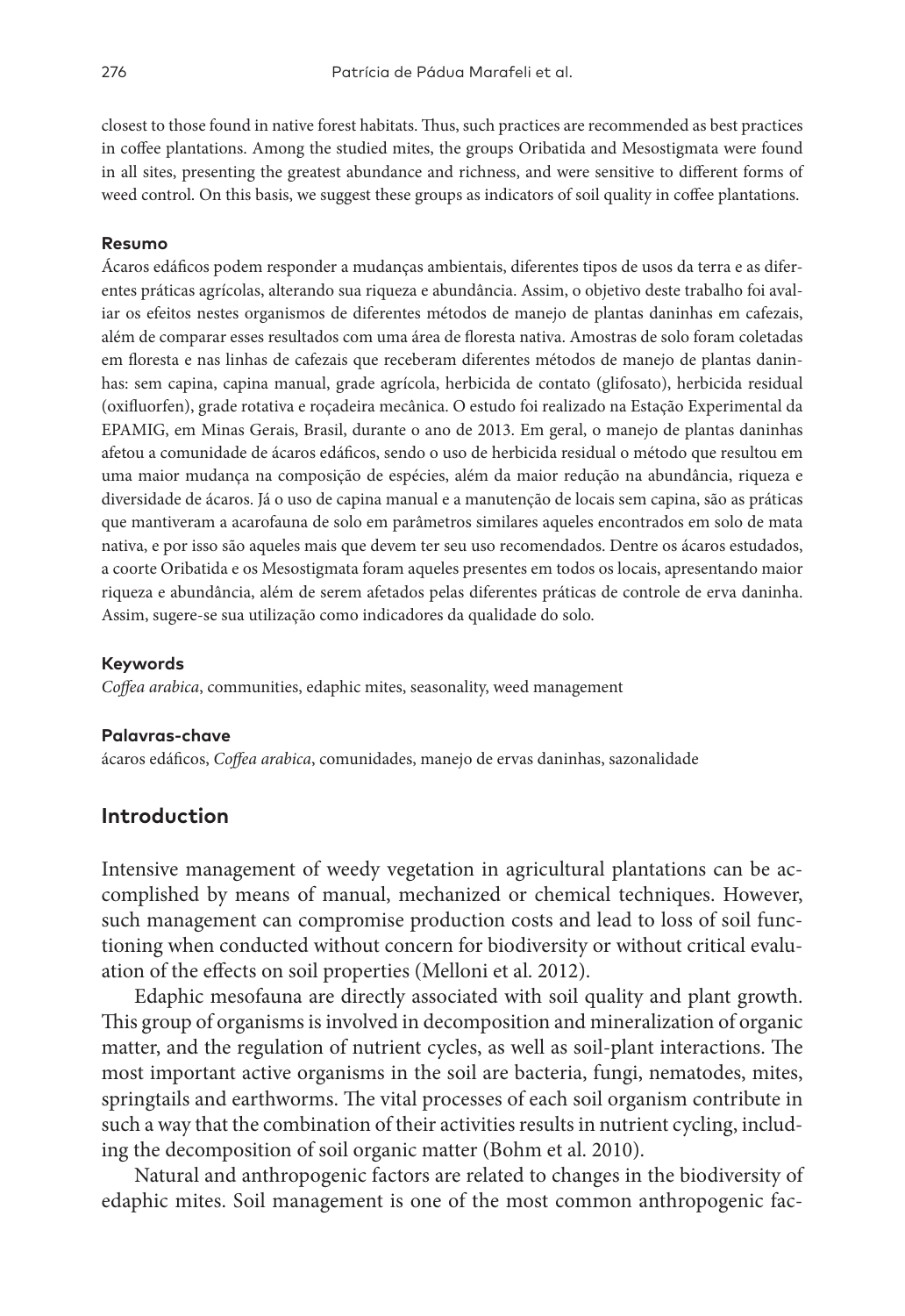tors that negatively affects biodiversity by causing changes in microclimatic conditions and food availability. Evaluations of the impacts of soil management systems on soil mesofauna are very important from an environmental quality perspective (Rieff et al. 2010).

Soil mites are one of the most important indicators of soil quality. For this reason, the identification and evaluation of the density and diversity of these organisms in soil is essential to understanding the adequacy of management systems. This type of information is very important when evaluating the sustainability of agroecosystems, and may be essential in the identification of a bioindicator or biological indicator of sustainability or a biological indicator of sustainability, such as soil quality (Silva et al. 2007). However, the effects of different methods of soil management on the diversity of soil fauna are still poorly known, especially for Neotropical mites. It is worth mentioning that edaphic mite monitoring for the evaluation of soil quality is very complex (Cluzeau et al. 2012). Studies that mainly involve identification at the family, genus and species levels may be useful for revealing changes in more detail (Postma-Blaaw et al. 2010). This type of information is vital for the proper choice of management methods that minimize effects on the edaphic fauna.

The objectives of this work were to 1) evaluate the effects of six methods of management of unwanted weedy vegetation between rows of coffee plants on the edaphic mites of the soil mesofauna, and 2) compare these areas with a local native forest soil biota.

## **Material and methods**

#### **Study site**

The study was conducted at the Experimental Station of *Empresa de Pesquisa Agropecuária de Minas Gerais – EPAMIG Sul* (20°54'27"S, 47°09'49"W, WGS84), in the municipality of São Sebastião do Paraíso, Minas Gerais (MG), Brazil. The site is 837 m a.s.l. The region has a mean annual temperature of 20.8 °C and a mean annual rainfall of approximately 1400 mm. The rains mainly occur between October and April.

The site had already implemented an experiment involving different methods of managing weed plants in coffee (*Coffea arabica* L.) plantations of the cultivar Paraíso. The plants, growing in Dystroferric Red Latosol (Oxisol) soil, were six years of age and spaced 0.7 m apart in rows separated by 4 m.

#### **Experimental design**

The experiment was conducted in an open area of a conventional coffee plantation without any control of the environmental factors. A randomized block design was used with eight treatments and three replications. The treatments were: (1) no weeding, (2) manual weeding, (3) agricultural grid, (4) contact herbicide (glypho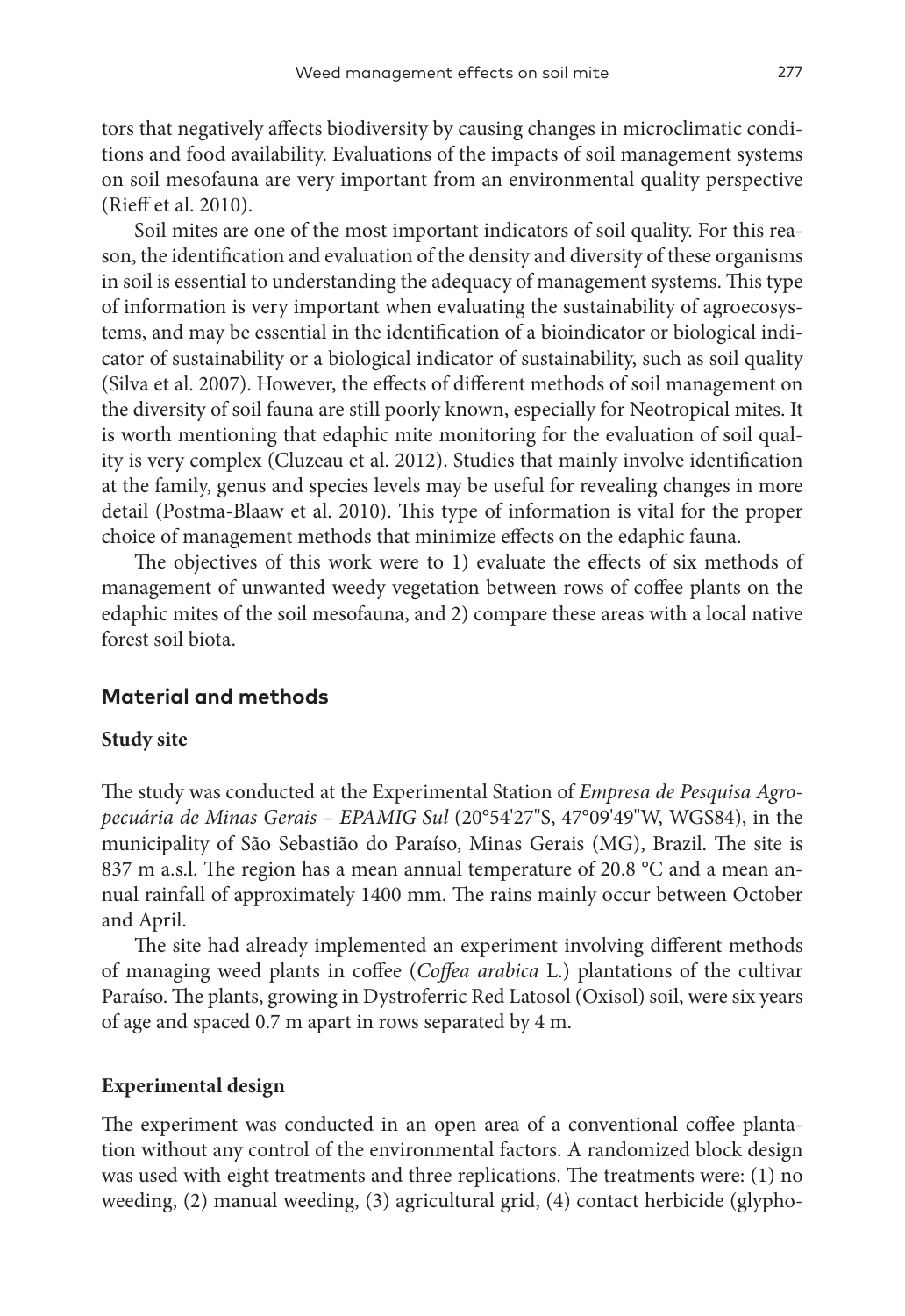sate), (5) residual herbicide (oxyfluorfen), (6) agricultural mechanical tiller, (7) agricultural mower machine and (8) native forest as a control area. Management practices in the studied coffee plantations followed conventional protocols (Alcântara and Cunha 2010), with management occurring when weedy vegetation reached a height of 15 cm. As plant growth may vary according to local climatic and soil conditions, the frequency of management can also vary between sites, but four to six cuts per year using either manual or mechanical mowing, and two to four applications of herbicides, dependent on their mode of action, are considered typical of the study region. Naturally, areas designated to the control treatment were left without management throughout the experimental period.

The native forest was located about 500 m from the coffee plantation and had the same type of soil. It consisted of tropical sub-perennial native forest, and served as a reference treatment (control), representing the vegetation on the soil type prior to agricultural exploitation.

Experimental plots consisted of four rows of coffee plants (50 plants/row, 140 m<sup>2</sup>), with the focal part of the plot being comprised of two central rows totaling 80 plants (40 plants/row,  $112 \text{ m}^2$ ), while the remaining rows served as borders.

Herbicide treatments between coffee rows were effected by means of spraying with a  $\mathrm{CO}_2$ -pressurized backpack sprayer or, where appropriate, by a spraying apparatus coupled to an agricultural tractor, with an average volume of 400 liters of spray per hectare. The residual herbicide used was oxyfluorfen (Goal BR – Dow Agrosciences Industrial Ltd.), which was applied at 3 liters of commercial product/ha, with the intention of keeping the coffee free of weed plants for the entire year. Treatment with the herbicide glyphosate (Roundup Original – Monsanto Do Brasil Ltd.) was used as necessary as a contact herbicide at 3 liters of commercial product/ha. Rows (projection of the coffee skirt) were always kept free of weed plants throughout the year by applying the same residual herbicide, oxyfluorfen (Goal BR), at a dose of 3 liters/ha as necessary. Throughout the experimental period, data on precipitation levels was collected from a local meteorological station Vantage Pro2Wireless Weather Station (Davis Instruments, USA).

## **Soil sampling**

To quantify edaphic mites in each plot, two soil samples were collected, one at the end of the rainy season (May 2013), and the other at the end of the dry season (October 2013) (Fig. 1), totaling four samples in each treatment. Two soil samples of each treatment were taken in each sampling round, one at 5 m from the beginning of a plot, and the other at 5 m from the end. All soil samples were taken at a central position between the rows of coffee plants in the useful part of the experimental plot. Two samples were also taken in the forest during each sampling event. Soil samples were taken using a stainless steel cylindrical probe (50 mm internal diameter and 53 mm high; volume of 100 cm<sup>3</sup>), known as a cylinder for collecting nondeformed soil samples (Bravifer, Brazil).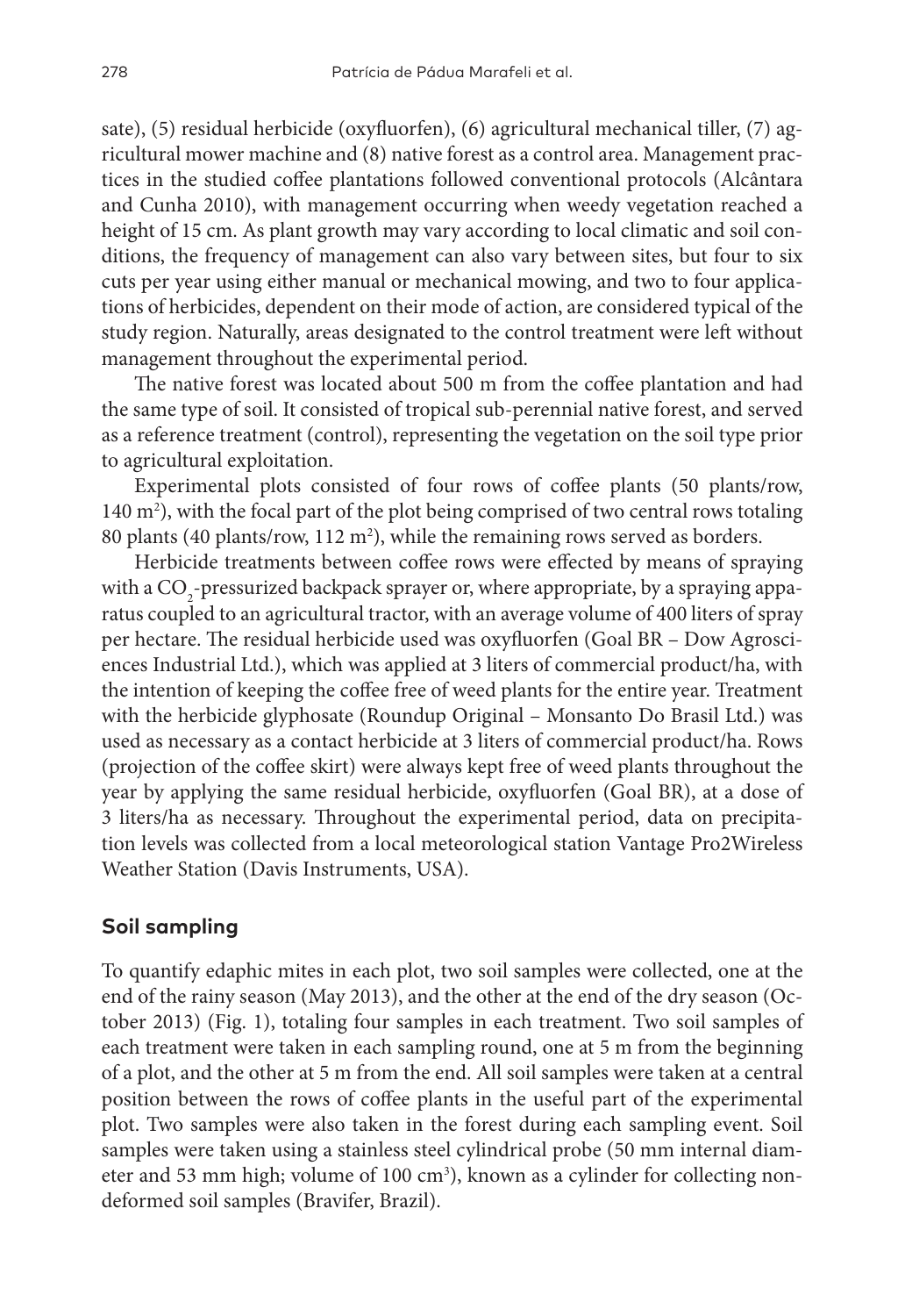#### **Extraction and identification of edaphic mites**

Extraction of edaphic mites from the soil samples was performed by means of a Berlese-Tullgren funnel extractor (Mineiro and Moraes 2002). In the extractor, samples were subjected to light and heat for seven days (Rieff et al. 2010) to create a temperature and humidity gradient, making the environment unfavorable for mites, and forcing them down until they fall into a collector vial containing 70% alcohol.

After being extracted, mites were counted and removed from the alcohol of the collector vial with the use of a fine paintbrush and the assistance of a binocular stereomicroscope at 40× magnification. All specimens were then mounted on a glass slide in Hoyer's medium and covered by a glass coverslip. Identification was made under a phase-contrast microscope.

Mite extraction and taxonomic identification were conducted in the Laboratory of Agricultural Acarology of EPAMIG Sul/Research Center in Ecological Management of Pests and Plant Diseases – EcoCenter, in Lavras, MG, Brazil.

The classification used in the present study was that presented by Lindquist et al. (2009) in the Manual of Acarology, with Endeostigmata ranked as order, as suggested by Pepato and Klimov (2015). To better visualize the results, species of Astigmatina are presented separately from the other species that belong to the suborder Oribatida; thus, when "Oribatida" is mentioned, it means "Oribatida except Astigmatina".

#### **Statistical analysis**

Abundance and richness of edaphic mites in the different weed management systems were submitted to a generalized linear mixed model (GLMM), using a contrast analysis by means of the Tukey test to compare means, at a 5% level of significance, using the software R (R Development Core Team 2017).

Mite communities found in the different sampling plots were analyzed via ecological analysis. Comparisons among treatments were made using the sum of the samples from the end of the dry season and the end of the rainy season. Faunal richness, abundance, diversity (Shannon index) and equitability (Pielou index) were calculated. A decline in Shannon's diversity index reflects the domination of a species to the detriment of others. The Pielou uniformity index, an equitability index, reflects the evenness of abundance among species.

Non-metric multidimensional scaling (NMDS) was used to elucidate the degree of similarity among samples. This exploratory analysis transformed the similarity between pairs of samples by fitting them into sets defined by two dimensions. The analysis was performed using the quantitative composition of edaphic mites and the Bray Curtis index. Analyses were performed using R (R Development Core Team 2017).

Since oribatid mites have special significance for the environment, acting as important cyclers of organic matter, data for this group are presented separately from the other Sarcoptiformes.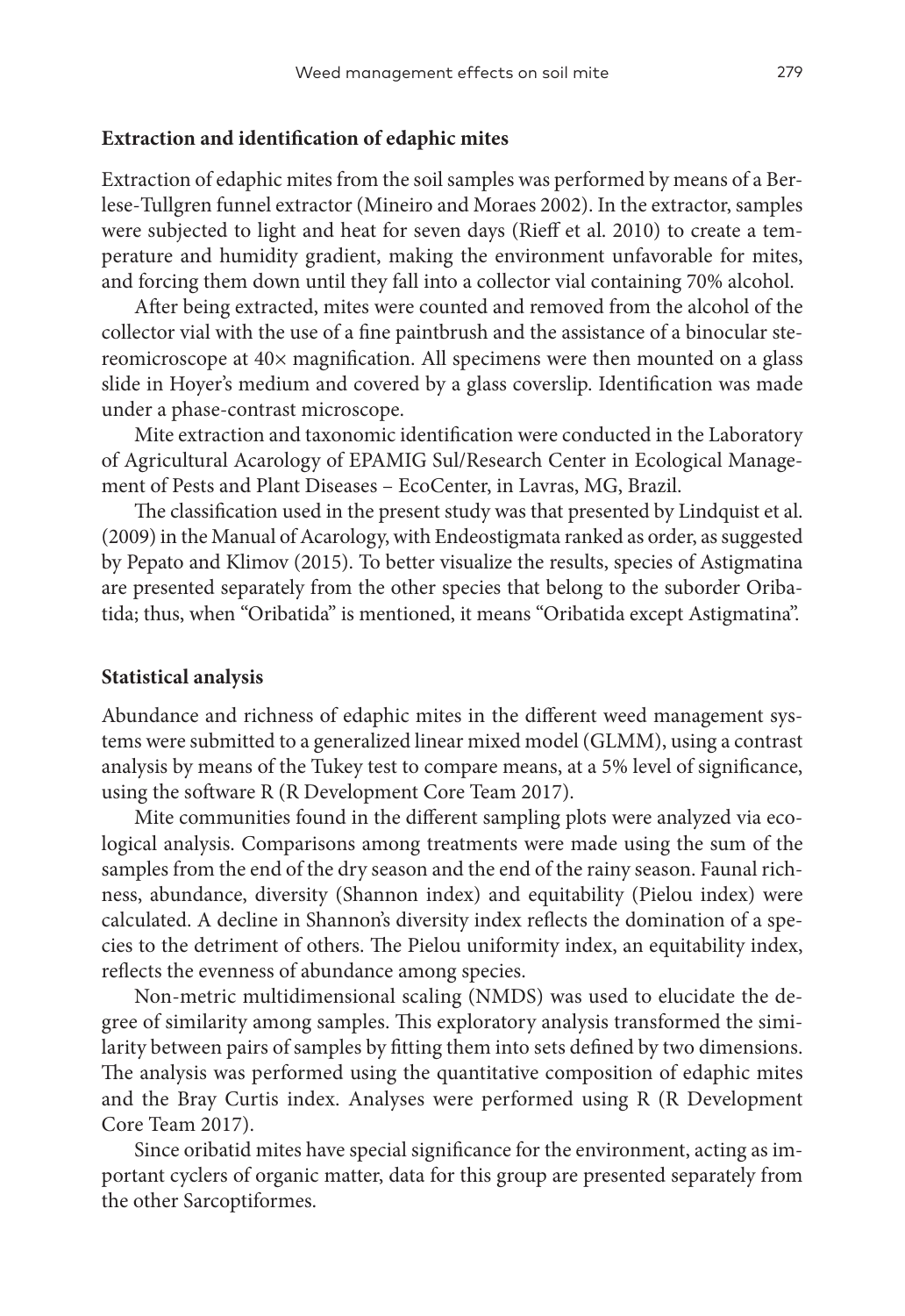## **Results and discussion**

#### **Effects of weed vegetation management between coffee rows on soil mites**

Considering all soil samples, a total of 4,035 mite specimens belonging to 159 species were collected (Table 1; Suppl. material 1: Table S1). The highest abundance of mites was found in soil samples collected in plots with manual weeding management (1,369 specimens), while the lowest abundance was found in samples from plots where the management was carried out by means of residual herbicide (11 specimens). A total of 522 specimens were sampled in samples from the adjacent natural forest (Table 2).

The highest species richness was found in the forest environment (72 species), followed by plots where weed management was not performed or performed manually (71 and 64 species, respectively). Only eight species were observed in the plots managed by residual herbicide. Not all management methods differed significantly from each other, but the most significant result was the effect of residual herbicide treatment, which had significantly lower abundance and richness than all other treatments (Fig. 1, Table 3).

Oribatids were the most abundant mites in all treatments; however, their abundance and the proportion of species of this group in relation to the others, varied among samples. Plots where oribatids were most abundant were those with the treatment of manual weeding, followed by those without weeding and the adjacent natural forest environment.

Species richness of Oribatida was always higher than those of other groups, except in the plots with the agricultural mechanical tiller treatment, in which Mesostigmata had the highest richness with 24 species, followed by Oribatida with 16 species (Tables 1, 2).

| <b>Table 1.</b> Abundance of soil mites associated with different weed management systems applied be- |
|-------------------------------------------------------------------------------------------------------|
| tween coffee rows, and in an adjacent natural forest environment in southeastern Brazil. Endeos:      |
| Endeostigmata; Meso: Mesostigmata; Sarcop (others): Sarcoptiformes except Oribatid mites; Sarcop      |
| (oribatid): only oribatid mites; Tromb: Trombidiformes.                                               |
|                                                                                                       |

| <b>Treatments</b>              | <b>Meso</b> | Tromb          | Sarcop<br>(others) | Sarcop<br>(oribatid) | <b>Endeos</b> | Total |
|--------------------------------|-------------|----------------|--------------------|----------------------|---------------|-------|
| Residual herbicide             | $\Omega$    | $\overline{c}$ |                    | 5                    | 3             | 11    |
| Without weeding                | 103         | 41             | 75                 | 406                  | 18            | 643   |
| Manual weeding                 | 229         | 148            | 350                | 582                  | 60            | 1,369 |
| Agricultural grid              | 29          | 24             | 106                | 129                  | 6             | 294   |
| Contact herbicide              | 54          | 64             | 138                | 208                  | 9             | 473   |
| Agricultural mechanical tiller | 108         | 81             | 55                 | 209                  | 22            | 475   |
| Agricultural mower machine     | 38          | 48             | 27                 | 96                   | 39            | 248   |
| Forest                         | 138         | 58             | 3                  | 315                  | 8             | 522   |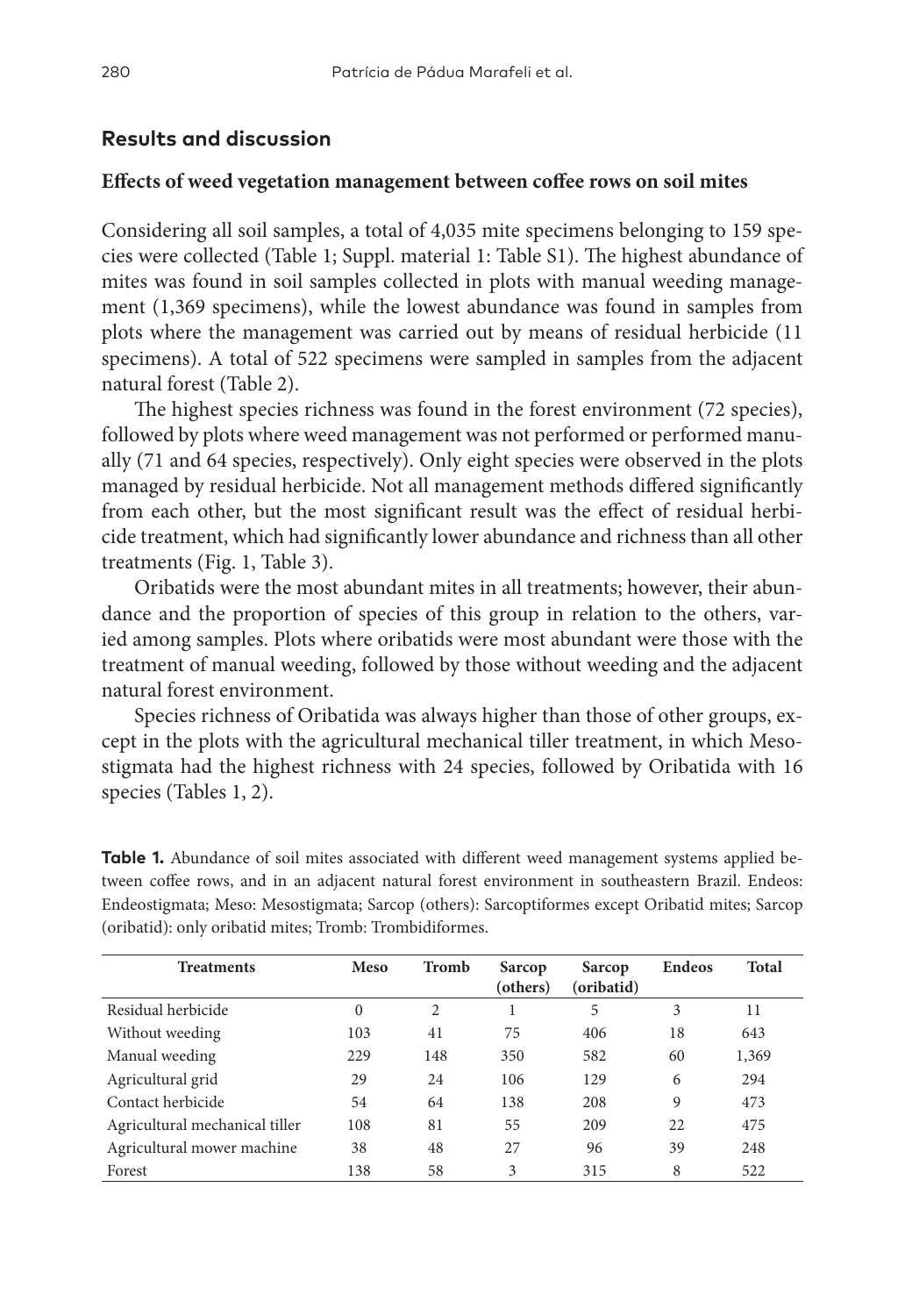

**Figure 1.** GLMM test comparing the abundance (A) and richness (B) of soil mites associated with each of the different weed management systems applied between coffee rows, and in an adjacent natural forest environment in southeastern Brazil. Tukey contrast ( $p \le 0.05$ ). AG: agricultural grid; AMM: agricultural mower machine; ARM: agricultural mechanical tiller; CH: contact herbicide; FO: forest; MW: manual weeding; RH: residual herbicide; WW: without weeding.

The choice of the appropriate method of weed management in agricultural production is important because it can influence all of the fauna associated with the area. Furthermore, the way soil is managed can directly influence the maintenance of the various environmental services provided by biodiversity (Altieri 1999). As observed in this study, weed management can directly affect richness and abundance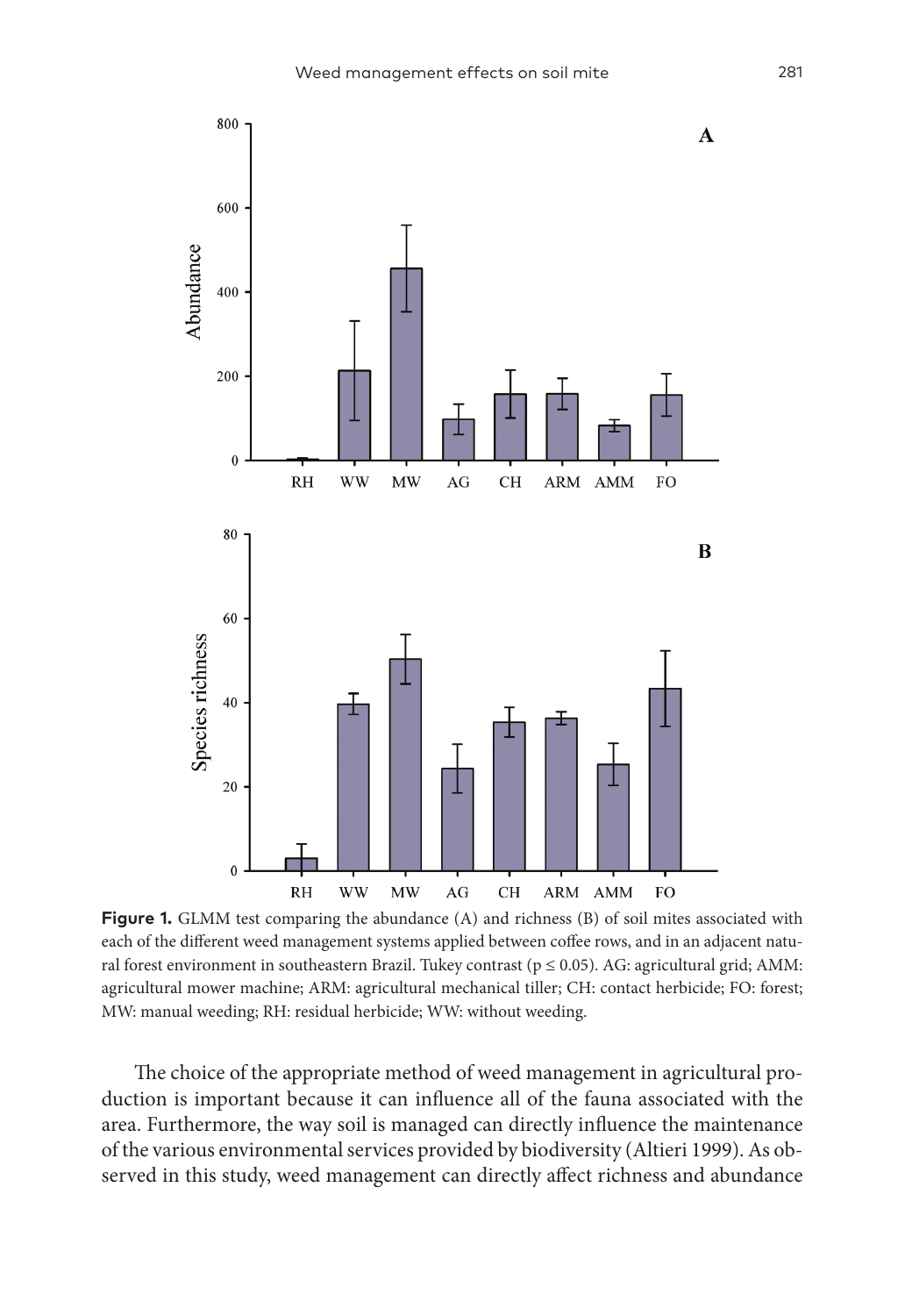| <b>Treatments</b>              | <b>Meso</b> | Tromb | Sarcop<br>(outros) | Sarcop<br>(oribatid) | <b>Endeos</b> | <b>Total</b> |
|--------------------------------|-------------|-------|--------------------|----------------------|---------------|--------------|
| Residual herbicide             | $\theta$    | 2     |                    | 4                    |               | 8            |
| Without weeding                | 23          | 13    |                    | 31                   | 3             | 71           |
| Manual weeding                 | 23          | 13    | 3                  | 22                   | 3             | 64           |
| Agricultural grid              | 14          | 9     | 4                  | 17                   |               | 46           |
| Contact herbicide              | 13          | 15    | 4                  | 24                   | 4             | 60           |
| Agricultural mechanical tiller | 24          | 11    | 3                  | 16                   | 3             | 57           |
| Agricultural mower machine     | 16          | 8     |                    | 18                   |               | 48           |

**Table 2.** Richness of soil mites associated with different weed management systems between coffee rows and in an adjacent natural forest environment in southeastern Brazil. Endeos: Endeostigmata; Meso: Mesostigmata; Sarcop (others): Sarcoptiformes except Oribatid mites; Sarcop (oribatid): only

**Table 3.** Comparison of abundance and richness of soil mites associated with each of the weed management systems applied between rows of coffee trees, and in an adjacent natural forest environment, in southeastern Brazil, by means of GLMM test with Tukey contrast ( $p \le 0.05$ ). AG: agricultural grid; AMM: agricultural mower machine; ARM: agricultural mechanical tiller; CH: contact herbicide; FO: forest; MW: manual weeding; RH: residual herbicide; WW: without weeding.

Forest 20 15 1 33 3 72

| <b>Treatments</b> | p value (abundance) | p value (richness) |
|-------------------|---------------------|--------------------|
| $AMM - AG$        | $p = 0.458$         | 1                  |
| $ARM - AG$        | p < 0.001           | 0.126              |
| $CH - AG$         | p < 0.001           | 0.199              |
| $FO - AG$         | p < 0.001           | $p = 0.0018$       |
| $MW - AG$         | p < 0.001           | p < 0.001          |
| $RH - AG$         | p < 0.001           | p < 0.001          |
| $WW - AG$         | p < 0.001           | $p = 0.0201$       |
| ARM - AMM         | p < 0.001           | $p = 0.217$        |
| CH - AMM          | p < 0.001           | $p = 0.321$        |
| $FO - AMM$        | p < 0.001           | $p = 0.004$        |
| $MW - AMM$        | p < 0.001           | p < 0.001          |
| $RH - AMM$        | p < 0.001           | p < 0.001          |
| WW-AMM            | p < 0.001           | $p = 0.041$        |
| CH - ARM          | $p = 1$             | $p = 1$            |
| $FO - ARM$        | $p = 1$             | $p = 0.865$        |
| MW - ARM          | p < 0.001           | $p = 0.144$        |
| $RH - ARM$        | p < 0.001           | p < 0.001          |
| $WW - ARM$        | p < 0.001           | $p = 0.997$        |
| $FO - CH$         | $p = 1$             | $p = 0.757$        |
| $MW - CH$         | p < 0.001           | $p = 0.087$        |
| $RH - CH$         | p < 0.001           | p < 0.001          |
| $WW - CH$         | p < 0.001           | $p = 0.987$        |
| $MW - FO$         | p < 0.001           | $p = 0.907$        |
| $RH - FO$         | p < 0.001           | p < 0.001          |
| $WW - FO$         | p < 0.001           | $p = 0.996$        |
| RH – MW           | p < 0.001           | p < 0.001          |
| $WW - MW$         | p < 0.001           | $p = 0.498$        |
| $WW - RH$         | p < 0.001           | p < 0.001          |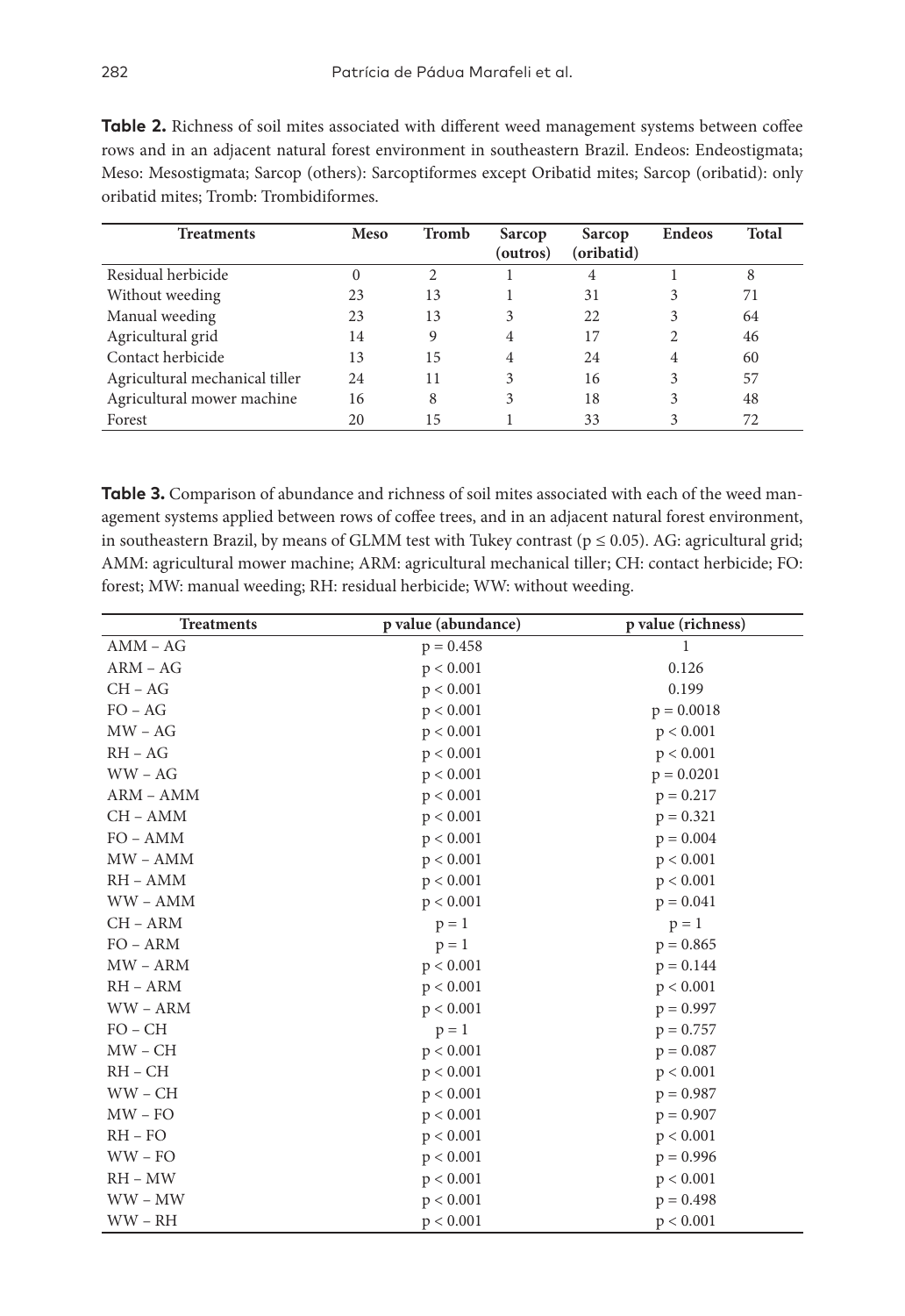of mites, especially oribatid. Additionally, our results show that the right choice of weed management methods, such as manual weeding, can preserve a great diversity of these mites. Some weeding practices can help to maintain oribatid fauna similar to natural forests and may represent a viable alternative to improve the environmental quality of planting sites. The presence of oribatids in soil systems is essential for adequate nutrient cycling, because they renew and incorporate organic matter into the soil. In addition, this group is sensitive to environmental changes, and its low abundance may be an indicator of environmental disturbance (Behan-Pelletier 1999; Crossley et al. 1992; Minor and Cianciolo 2007).

Similarly to the oribatid fauna, other mite groups, such as the families Laelapidae, Macrochelidae and Ascidae of Mesostigmata, or some families of Trombidiformes, such as Cunaxidae and Stigmaeidae, also play important roles in agricultural ecosystems by performing various ecological services, such as controlling potential pests (Carrillo et al. 2015). Thus, it is important to opt for the type of management that maintains these taxa in the system. The methods of managing weeds between rows of coffee trees that maintained the largest number of mites of these groups were without weeding, manual weeding, contact herbicide and agricultural mechanical tiller.

All of the weed management methods studied here presented species similarities above 30%, except for the residual herbicide treatment, which was less than 5% similar to any other type of weed management. In plots with chemical control, the inhibition of growth of all types of vegetation was observed, and the soil remained completely barren and exposed to the direct influence of environmental variables. These plots were characterized by dry, rigid and exposed soil, which are conditions that are not conducive to the development and maintenance of a healthy edaphic fauna (Fig. 2, Table 4). It has already been shown that the type of soil management can alter pH, amount of organic matter and levels of temperature and humidity, which are important factors in determining the presence and abundance of soil mite species (Bedano et al. 2011).

The use of residual herbicide in a continuous way, as it was done in this study, leaves the soil surface compacted and without vegetation, causing homogeneity in the soil system. This then can affect soil mite communities, since they are subjected to higher temperatures and less organic matter input, which may explain the low number of edaphic mites found in plots where this type of management was used. Simplification of ecosystems, which in agriculture is usually a direct result of loss of species through the inappropriate use of different types of weed management, can lead to the loss of important ecological services, such as nutrient cycling and natural pest control, and thus lead to increased production costs. The loss of biodiversity leads to the breakdown of natural cycles, and the subsequent loss of significant soil fertility. This, in turn, leads to an increase in the need to supply external inputs in order to maintain, artificially, the regulated and functional environment for agricultural production (Swift and Anderson 1994; Altieri 1999).

In the present study, the method for managing weeds that produced results most similar to the adjacent natural forest system was without weeding, which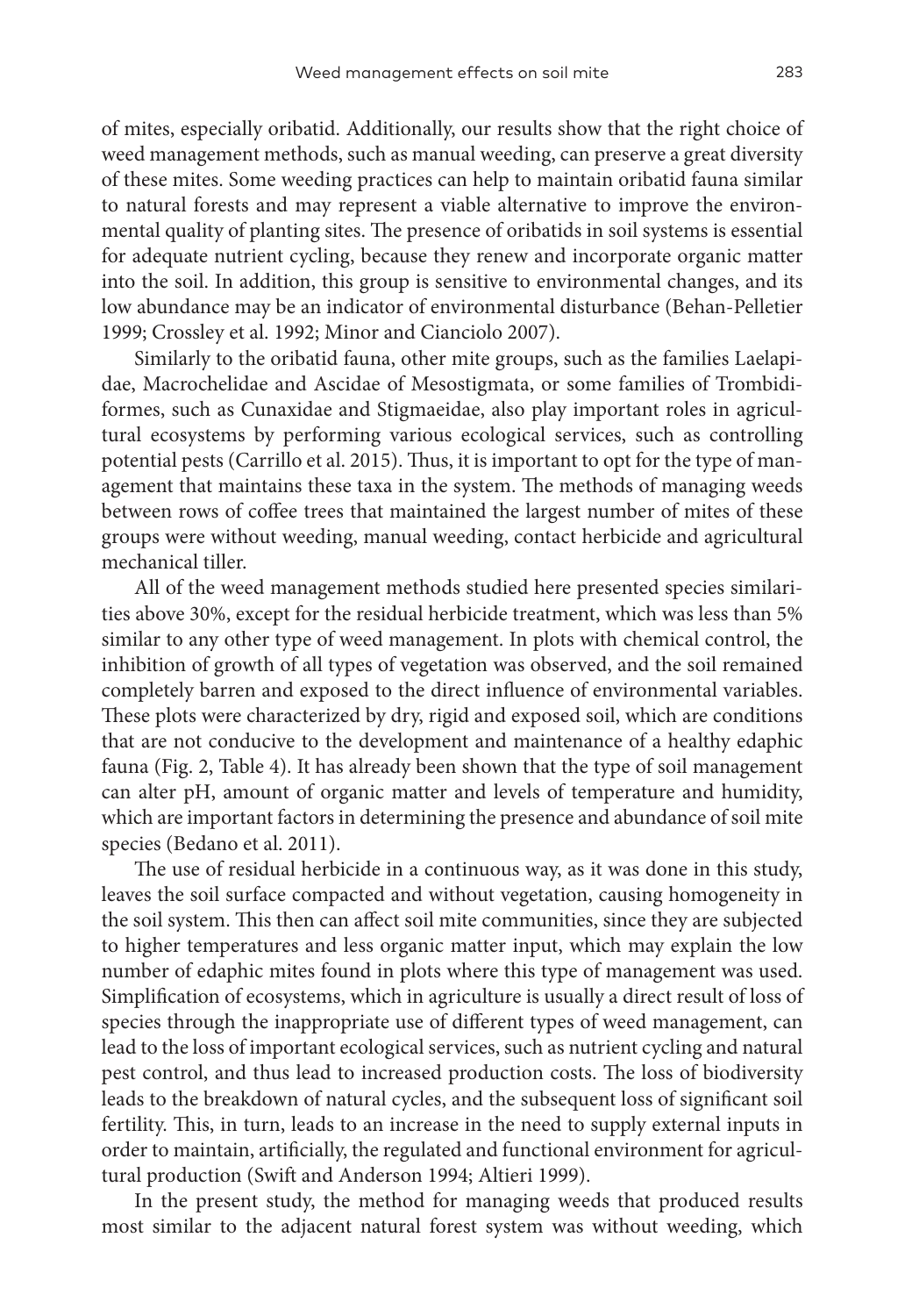

**Figure 2.** Non-metric multidimensional scaling (NMDS), using Bray-Curtis index, of the soil mite fauna of areas treated with different methods for the management of weedy vegetation between coffee rows in southeastern Brazil. A: calculated without residual herbicide. B: calculated with all sites and samples. – RH: residual herbicide; WW: without weeding; MW: manual weeding; AG: agricultural grid; CH: contact herbicide; ARM: agricultural mechanical tiller; AMM: agricultural mower machine; FO: native forest.

left the vegetation to grow freely and without control (46.3%), followed by contact herbicide (46%) (Table 4). The management of weeds with contact herbicide promotes the maintenance of a layer of organic matter on the soil, as does management without weeding. Consequently, the superficial layer of the soil is not impacted by physical disturbances, or at least is impacted less, which can benefit edaphic organisms and maintain their populations in better conditions than in places where other types of vegetation management are used between rows of coffee trees.

Although it is not possible to predict exactly how changes in the abundance and richness of soil mite communities can influence the chemical and physical prop-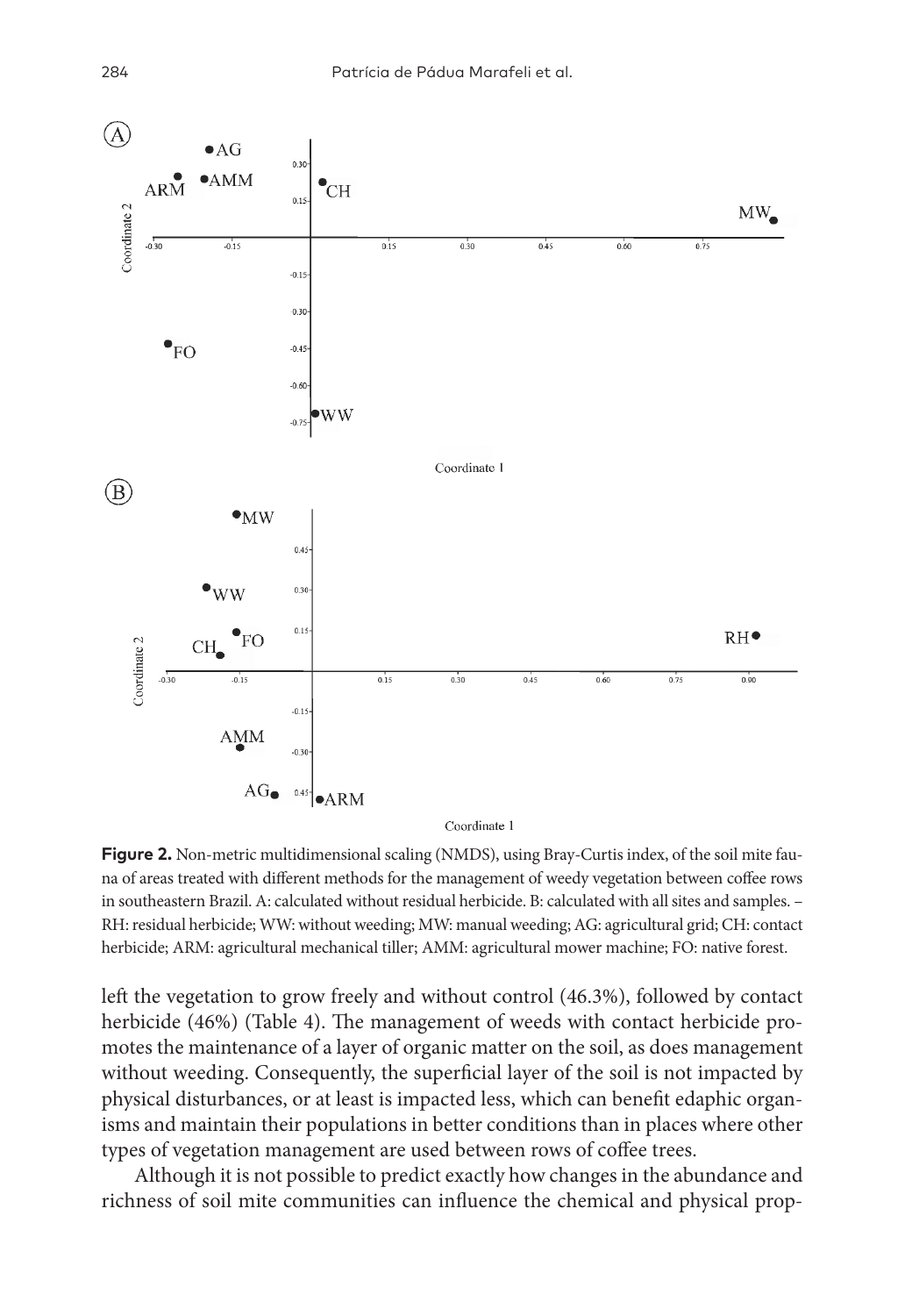|            | <b>RH</b> | WW   | <b>MW</b> | AG   | <b>CH</b> | <b>ARM</b> | <b>AMM</b> |
|------------|-----------|------|-----------|------|-----------|------------|------------|
| <b>WW</b>  | 1.84      |      |           |      |           |            |            |
| MW         | 1.15      | 51.1 |           |      |           |            |            |
| AG         | 4.59      | 37.7 | 24.8      |      |           |            |            |
| <b>CH</b>  | 3.3       | 55   | 42        | 42.5 |           |            |            |
| <b>ARM</b> | 3.29      | 44.5 | 35.7      | 52   | 45.5      |            |            |
| <b>AMM</b> | 6.1       | 30.8 | 23.3      | 32.8 | 38.5      | 39.5       |            |
| FO.        | 2.25      | 46.3 | 32.9      | 31.3 | 46        | 39.5       | 30.6       |

**Table 4.** Similarity (%; Bray-Curtis index) among the soil mites fauna found in areas between coffee rows treated with different weed management systems in southeastern Brazil. AG: agricultural grid; AMM: agricultural mower machine; ARM: agricultural mechanical tiller; CH: contact herbicide; FO: forest; MW: manual weeding; RH: residual herbicide; WW: without weeding.

erties of the soil, or the quality and cost of agricultural production, it is believed that the most suitable management systems are those that maintain characteristics similar to those found in natural environments. In the present study, management with residual herbicide had an abrupt negative influence on the population of edaphic mites.

In studies investigating the influence of residual herbicide on the soil fauna in sugarcane (*Saccharum officinarum* L., Poaceae) plantations, the herbicide ametryn (triazine), used alone or in association with another herbicide, was shown to also reduce the abundance of soil fauna (Silva et al. 2012). This low abundance of soil mites may be a direct result of the breakdown of the proper functioning of the system, which then impacts negatively the soil fauna.

The results of the present study reveal the complexity of the effects of different methods of control of weeds vegetation on soil acarofauna. Therefore, these effects, evaluated in a generalized way or in specific groups, must be considered in the evaluation and choice of the method to be used for the control of weeds, while also considering other aspects related to the edaphic, social and economic environment, as has also been suggested by Ishida (2003).

## **Effects of weed management between coffee rows on ecological parameters of edaphic mite communities**

Ecological indices, such richness (S), abundance (A) dominance (D), Shannon diversity index (H) and equitability (J), used as indicators of changes to the environment, are shown in Table 5.

The highest value for species richness (S), that is, the number of different species of mites identified, was found in the adjacent natural forest environment in both evaluated periods. The same was true for the Shannon diversity index (H) (Table 5). These results reinforce the idea that forest areas have higher environmental quality than those under anthropogenic use. The edaphic arthropod fauna, including mites, may suffer alterations when the management of soil is changed, especially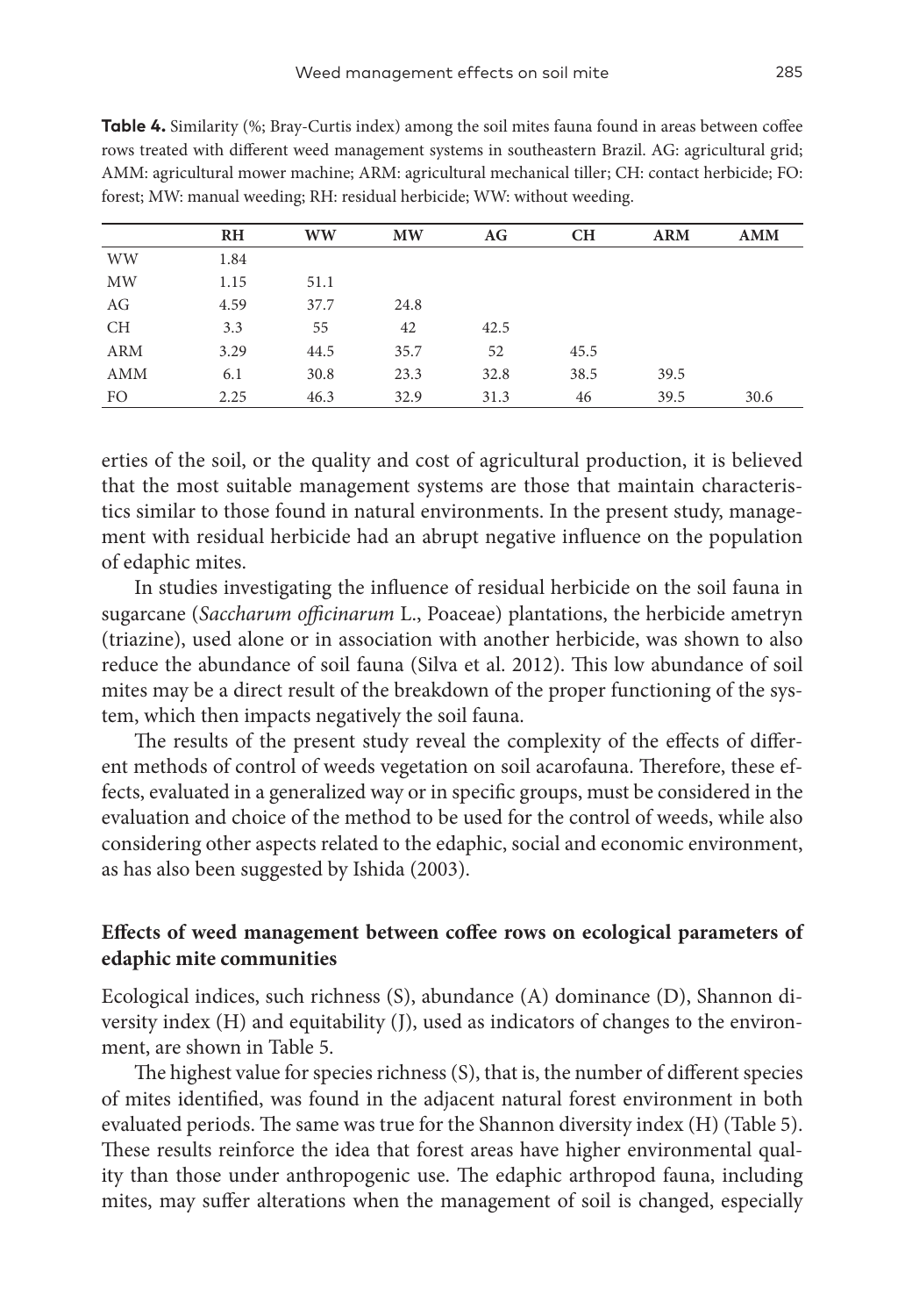| <b>Parameters</b> | <b>Treatments</b> |         |           |         |         |            |            |           |
|-------------------|-------------------|---------|-----------|---------|---------|------------|------------|-----------|
|                   | RH                | ww      | <b>MW</b> | AG      | CН      | <b>AMM</b> | <b>ARM</b> | <b>FO</b> |
| Richness (S)      | 8                 | 71      | 64        | 46      | 60      | 57         | 48         | 72        |
| Abundance (A)     | 11                | 643     | 1369      | 294     | 473     | 475        | 248        | 522       |
| Dominance (D)     | 0.157             | 0.05959 | 0.09445   | 0.08575 | 0.08305 | 0.04943    | 0.06435    | 0.03754   |
| Diversity $(H)$   | 1.9720            | 3.3560  | 3.0280    | 2.9530  | 3.2190  | 3.404      | 3.2150     | 3.6470    |
| Equitability (J)  | 0.9485            | 0.7873  | 0.7282    | 0.7713  | 0.7861  | 0.842      | 0.8305     | 0.8528    |

**Table 5.** Ecological parameters of the edaphic mite community found in areas with different weed management systems between coffee rows. AG: agricultural grid; AMM: agricultural mower machine; ARM: agricultural mechanical tiller; CH: contact herbicide; FO: forest; MW: manual weeding; RH: residual herbicide; WW: without weeding.

when natural systems are replaced by monocultures (Crossley et al. 1992; Minor and Cianciolo 2007). The higher diversity of plants in the native forest environment is likely to make more food available and provide favorable microclimates for all edaphic species. The results found in the present study are similar to those reported in areas with degraded soils, where undisturbed forest areas had the highest species richness (Minor and Cianciolo 2007; Minor et al. 2017; Postma-Blaaw et al. 2010; Vicente et al. 2010).

On the basis of the results obtained herein, we can conclude that management protocols for weed control can greatly influence the soil acarofauna, with application of herbicides having the strongest negative impacts on their communities. Accordingly, we strongly recommend that the use of this type of weed control should be limited in coffee plantations to avoid negative impacts on soil biota. The use of mechanical or manual weeding are recommended as practices that retain diverse mite communities similar to those found in native forest habitats. Of the mites studied, the cohort Astigmatina, and the rest of suborder Oribatida, had the greatest richness of edaphic species, both in the native forest environment and in the coffee plantation, and thus show potential as indicators of soil quality. Developing management practices that maintain the richness and abundance of edaphic invertebrates species should be a clear priority in agricultural systems, as the presence of diverse species assemblages can also help with the maintenance of essential ecosystem processes, such as nutrient cycling and pest control, that can also benefit agricultural production.

## **Acknowledgements**

We thank the *Coordenação de Aperfeiçoamento de Pessoal de Nível Superior – CAPES* (Coordination of Improvement of Higher Level (Education) Personnel), and *Conselho Nacional de Desenvolvimento Científico e Tecnológico – CNPq* (National Council for Scientific and Technological Development) for financial support and grants. We thank Dr. Pavel Klimov, University of Michigan, for identifying mites of the family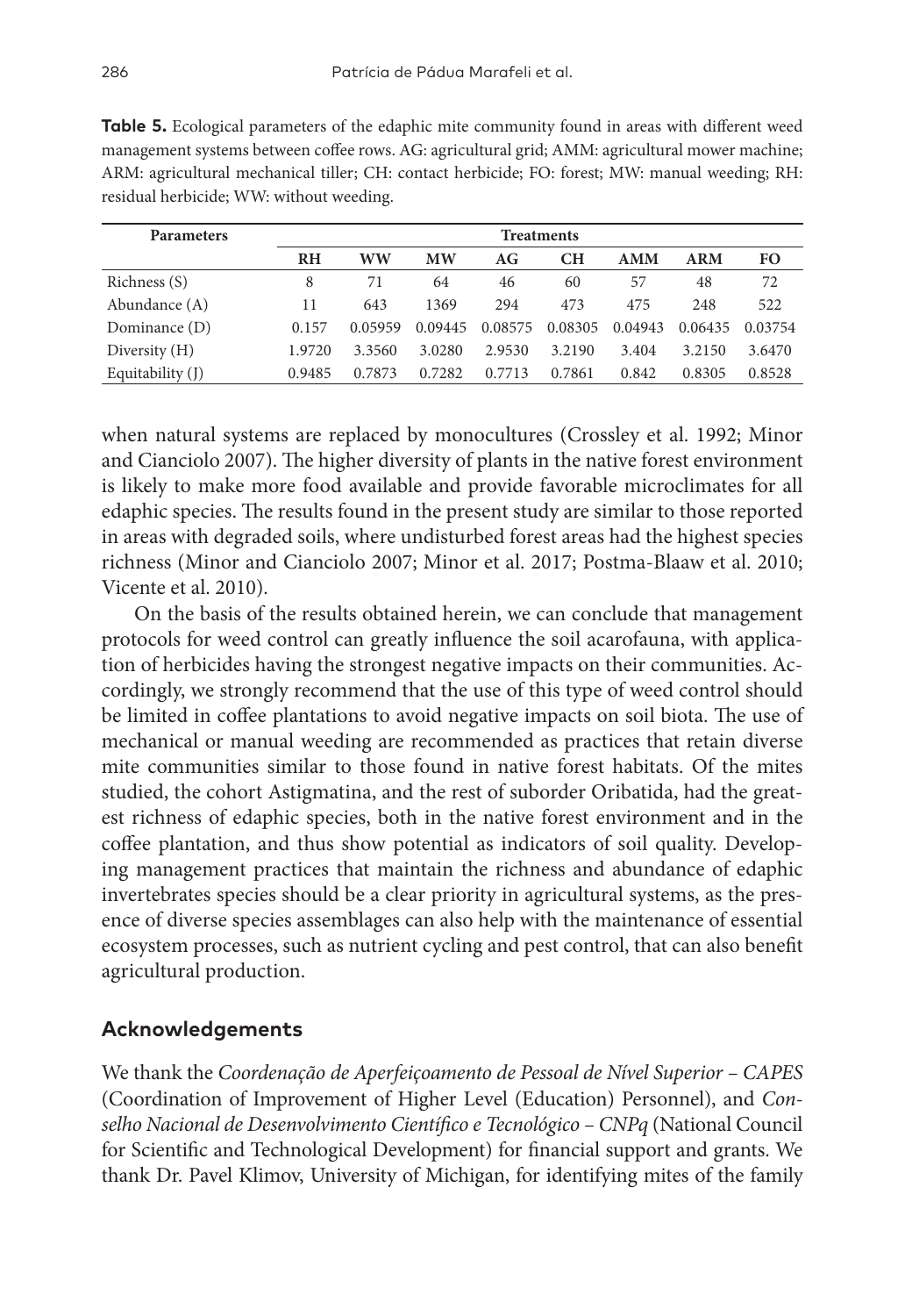Acaridae, and Dr. Antônio Carlos Lofego, State University of São Paulo, Campus of São José do Rio Preto, for identifying mites of the family Tarsonemidae. LFOB received scholarships (PNPD/CAPES). We thank the reviewers for their valuable comments and their suggestions which helped us to improve the quality of the manuscript.

## **References**

- Alcântara EN, Cunha RL (2010) Manejo do mato em cafezais. In: Reis PR, Cunha RL (Eds) Café arábica: do plantio à colheita, Epamig Sul de Minas. EPAMIG SM, Lavras, 519–572.
- Altieri MA (1999) The ecological role of biodiversity in agroecosystems. Agriculture, Ecosystems & Environment 74(1–3): 19–31. [https://doi.org/10.1016/S0167-8809\(99\)00028-6](https://doi.org/10.1016/S0167-8809(99)00028-6)
- Bedano JC, Domíngues A, Arolfo R (2011) Assessment of soil biological degradation using mesofauna. Soil & Tillage Research 117: 55–60. [https://doi.org/10.1016/j.](https://doi.org/10.1016/j.still.2011.08.007) [still.2011.08.007](https://doi.org/10.1016/j.still.2011.08.007)
- Behan-Pelletier V (1999) Oribatid mite biodiversity in agroecosystems: Role for bioindication. Agriculture, Ecosystems & Environment 74(1–3): 411–423. [https://doi.](https://doi.org/10.1016/S0167-8809(99)00046-8) [org/10.1016/S0167-8809\(99\)00046-8](https://doi.org/10.1016/S0167-8809(99)00046-8)
- Bohm GMB, Castilhos DD, Rombaldi CV (2010) Manejo da soja transgênica com glifosato e imazetapir: Efeito sobre a mesofauna e microbiota do solo. Revista Thema 7(2): 1–12.
- Carrillo D, Moraes GJ, Peña JE (2015) Prospects for biological control of plant feeding mites and other harmful organisms. Springer, New York, 328 pp. [https://doi.org/10.1007/978-](https://doi.org/10.1007/978-3-319-15042-0) [3-319-15042-0](https://doi.org/10.1007/978-3-319-15042-0)
- Cluzeau D, Cluzeau D, Guernion M, Chaussod R, Martin-Laurent F, Villenave C, Cortet J, Ruiz-Camacho N, Pernin C, Mateille T, Philippot L, Bellido A, Rougé L, Arrouays D, Bispo A, Pérès G (2012) Integration of biodiversity in soil quality monitoring: Baselines for microbial and soil fauna parameters for different land-use types. European Journal of Soil Biology 49: 63–72.<https://doi.org/10.1016/j.ejsobi.2011.11.003>
- Crossley Jr DA, Mueller BR, Perdue JC (1992) Biodiversity of microarthropods in agricultural soils: Relations to processes. Agriculture, Ecosystems & Environment 40(1–4): 37–46. [https://doi.org/10.1016/0167-8809\(92\)90082-M](https://doi.org/10.1016/0167-8809(92)90082-M)
- Ishida ET (2003) Efeito da associação de métodos no controle de plantas daninhas e sobre microrganismos do solo numa lavoura cafeeira (Coffea arabica L.). Lavras, MG. Msc dissertation, Lavras, Brazil: Federal University of Lavras.
- Lindquist EE, Krantz GW, Walter DE (2009) Classification. In: Krantz GW, Walter DE (Eds) A Manual of Acarology. Texas Tech University Press, Lubbock, 97–103.
- Melloni R, Belleze G, Pinto AMS, Dias LBP, Silve EM, Melloni EMP, Alvarenga MIN, Alcântara EN (2012) Métodos de controle de plantas daninhas e seus impactos na qualidade microbiana se solo sob cafeeiro. Revista Brasileira de Ciência do Solo 37(1): 66–75. <https://doi.org/10.1590/S0100-06832013000100007>
- Mineiro JLC, Moraes GJ (2002) Actinedida e Acaridida (Arachnida: Acari) edáficos de Piracicaba, Estado de São Paulo. Neotropical Entomology 31(1): 67–73. [https://doi.](https://doi.org/10.1590/S1519-566X2002000100010) [org/10.1590/S1519-566X2002000100010](https://doi.org/10.1590/S1519-566X2002000100010)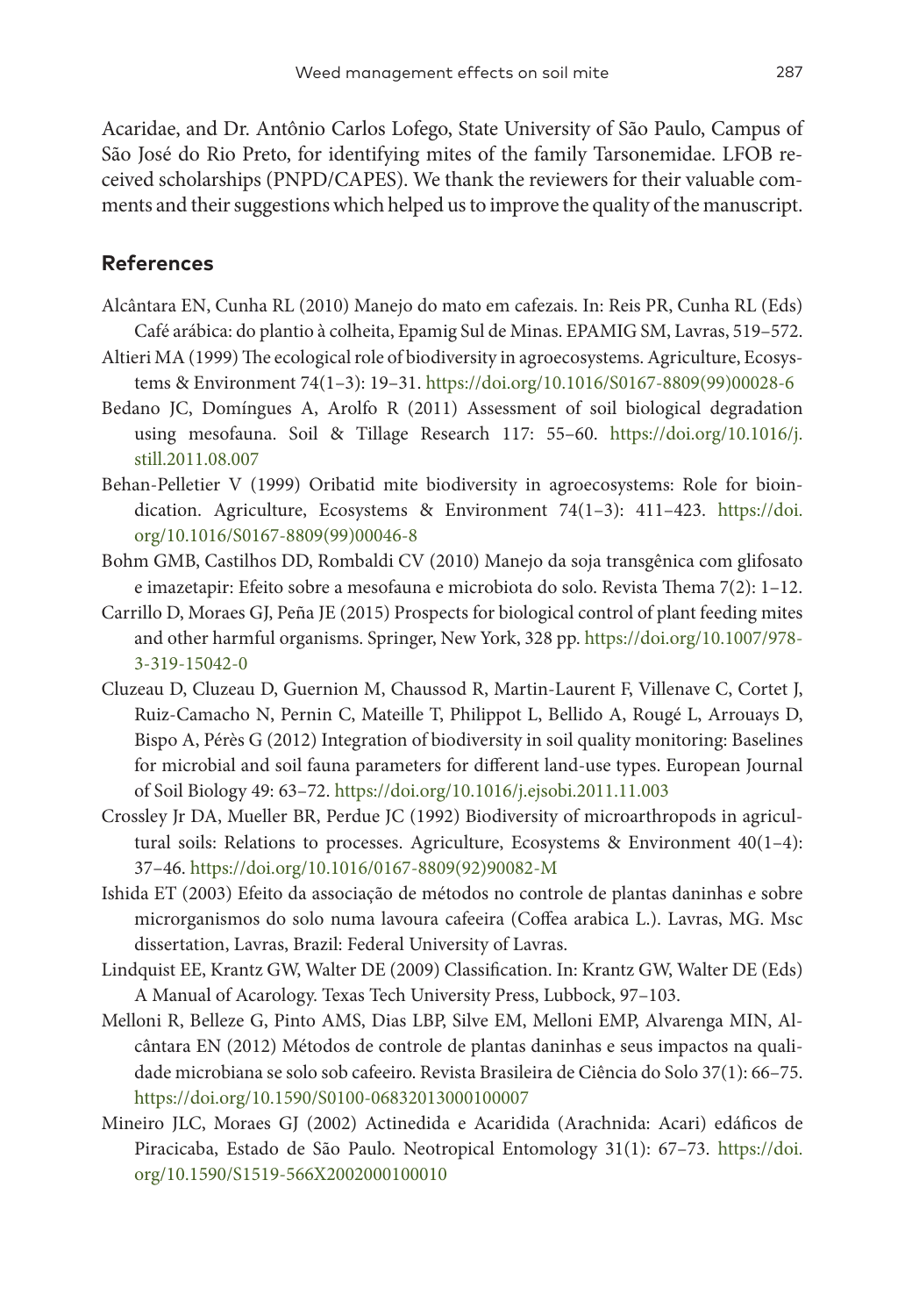- Minor MA, Cianciolo JM (2007) Diversity of soil mites (Acari: Oribatida, Mesostigmata) along a gradient of land use types in New York. Applied Soil Ecology 35(1): 140–153. <https://doi.org/10.1016/j.apsoil.2006.05.004>
- Minor MA, Ermilov SG, Tiunov AV (2017) Taxonomic resolution and functional traits in the analysis of tropical oribatid mite assemblages. Experimental & Applied Acarology 73(3–4): 365–381. <https://doi.org/10.1007/s10493-017-0190-2>
- Pepato AR, Klimov PB (2015) Origin and higher-level diversification of acariform mites evidence from nuclear ribosomal genes, extensive taxon sampling, and secondary structure alignment. BMC Evolutionary Biology 15(1): 178–198. [https://doi.org/10.1186/](https://doi.org/10.1186/s12862-015-0458-2) [s12862-015-0458-2](https://doi.org/10.1186/s12862-015-0458-2)
- Postma-Blaaw MB, Goede RG, Bloem J, Faber JH, Brussaard L (2010) Soil biota community structure and abundance under agricultural intensification and extensification. Ecology 91(2): 460–473. <https://doi.org/10.1890/09-0666.1>
- R DEVELOPMENT CORE TEAM (2017) R: A language and environment for statistical computing, R Foundation for Statistical Computing. Vienna.<https://www.r-project.org/>
- Rieff GG, Machado RG, Stroschein MRD, Sá ELS (2010) Diversidade de famílias de ácaros e colêmbolos edáficos em cultivo de eucalipto e áreas nativas. Revista Brasileira de Agrociências 16(1–4): 57–61.
- Silva J, Casalinho H, Verona L, Schwengber J (2007) Avaliação da mesofauna (colêmbolos e ácaros) do solo em agroecossistemas de base familiar no Rio Grande do Sul. Revista Brasileira de Agroecologia 2(2): 539–542.
- Silva RF, Scheid DL, Corassa GM, Bertollo GM, Kuss CC, Lamego FP (2012) Influência da aplicação de herbicidas pré-emergentes na fauna do solo em sistema convencional de plantio de cana-de-açúcar. Biotemas 25(3): 227–238. [https://doi.org/10.5007/2175-](https://doi.org/10.5007/2175-7925.2012v25n3p227) [7925.2012v25n3p227](https://doi.org/10.5007/2175-7925.2012v25n3p227)
- Swift MJ, Anderson JM (1994) Biodiversity and ecosystem function in agricultural systems. In: Schulze ED, Moohey HA. (Eds) Biodiversity and Ecosystem Function. Springer, Berlin, 15–41. [https://doi.org/10.1007/978-3-642-58001-7\\_2](https://doi.org/10.1007/978-3-642-58001-7_2)
- Vicente NMF, Curtinhas JN, Perez AL, Prezotti L (2010) Fauna edáfica auxiliando a recuperação de áreas degradadas do Córrego Brejaúba, MG. Floresta e Ambiente 17(2): 104–110. <https://doi.org/10.4322/floram.2011.013>